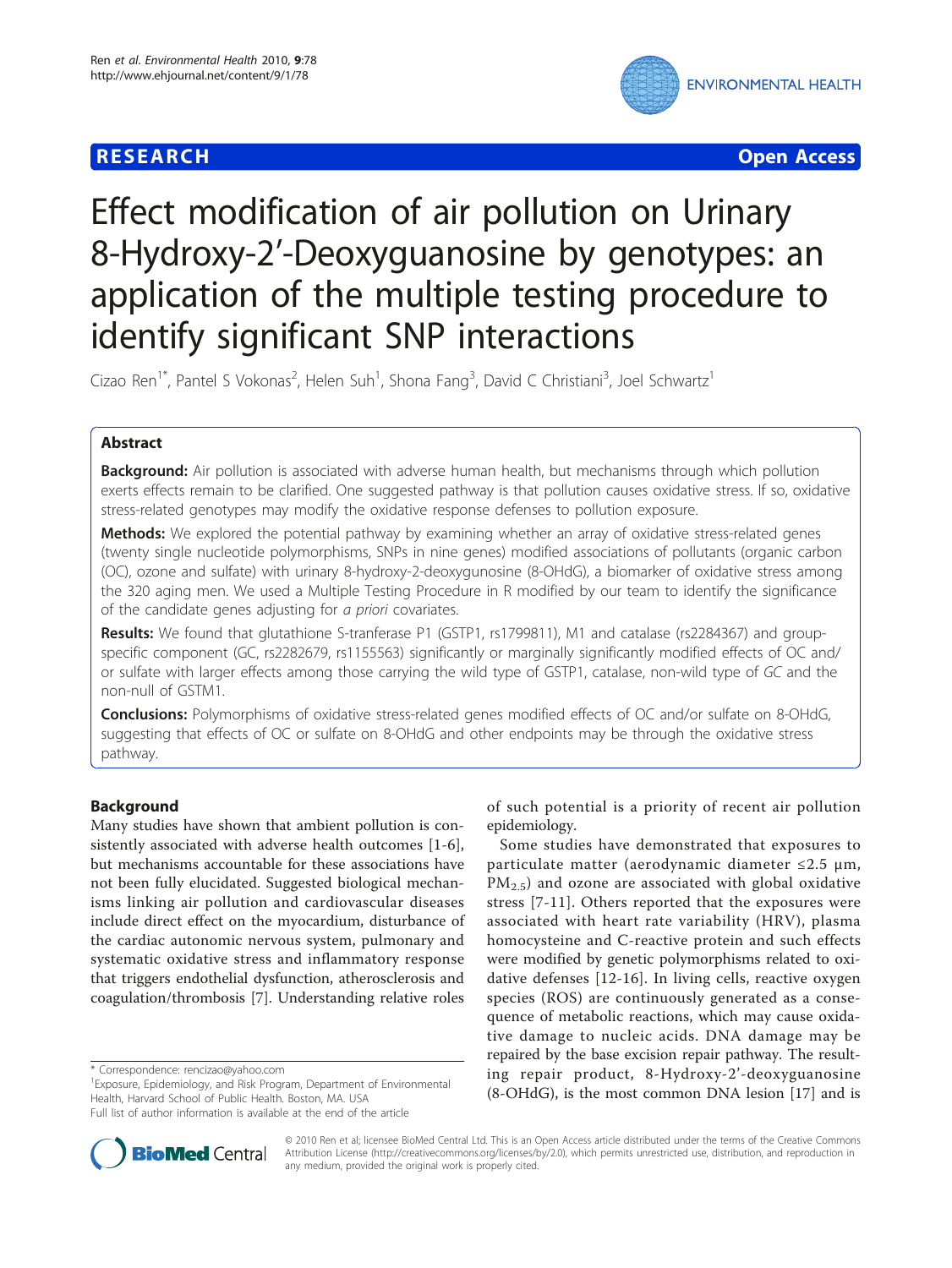not affected directly by either diet or cell turnover [\[18](#page-7-0)]. Therefore, 8-OHdG is a good biomarker for ROS or oxidative stress.

A limited number of epidemiological studies reported that 8-OHdG was associated with exposures to indoor and ambient pollution or smoking, but they were conducted among a small number of children or occupationally exposed employees [[9](#page-7-0),[10,19](#page-7-0)]. Oxidative stress caused by air pollution may be implicated in the development of respiratory disease, cardiovascular disease, lung cancer and other diseases [[20](#page-7-0)-[22\]](#page-7-0). Our recent study found that the elevated urinary 8-OHdG was associated with pollutants often thought of as secondary or formed through photochemical reactions after emission (PM<sub>2.5</sub>, nitrogen dioxide, NO<sub>2</sub>, maximal one-hour ozone,  $O_3$ , sulfate,  $SO_4^2$ <sup>-</sup>or organic carbon, OC), but not with directly emitted primary pollutants (black carbon, BC, carbon monoxide, CO or elemental carbon, EC), suggesting that secondary pollution plays a stronger role in oxidative stress [[23](#page-7-0)].

Several studies have demonstrated that certain genetic polymorphisms related to oxidative stress modified effects of PM on cardiovascular responses [[6,13,14](#page-7-0)], but a set of examined single nucleotide polymorphisms (SNPs) was very limited. Further, these studies only indirectly implicated oxidative stress as none of these outcomes was a direct measure of oxidative stress. For example, some studies reported that associations between exposure to  $PM_{2.5}$  and heart rate variability (HRV) were modified by polymorphisms of the glutathione-S-transferase M1 (GSTM1) gene [[14\]](#page-7-0) or heme oxygenase-1 (HMOX) [\[15\]](#page-7-0), enzymes that reduce impacts of ROS. Our previous studies examined a set of genotypes related to oxidative stress and found that polymorphisms of hemochromatosis (HFE) and glutathione S-transferase T1 (GSTT1) significantly modified associations of  $PM_{2.5}$  with plasma homocysteine [[12](#page-7-0)]. Anh et al. [\[24](#page-7-0)] reported that vitamin D-related genes (groupspecific component, GC) were significantly associated with the serum D-vitamin concentrations that related to prostate cancer.

However, the selection of certain genes is somewhat arbitrary and the use of an array of genes is vulnerable to false positives from multiple comparisons, a major issue in genetic association studies. In this study, we aimed to examine whether daily ambient OC,  $SO_4^2$  and maximal one-hour  $O_3$  were associated with urinary 8-OHdG based on our previous findings [[23](#page-7-0)] and such associations were modified by genotypes related to oxidative stress in the Normative Aging Study population (NAS). Because of multiple comparisons, we used the Multiple Testing Procedures (MTP) modified by our team, multtest in the R project [\(http://www.r-project.org](http://www.r-project.org)) to identify significant SNPs from a set of candidate genes [\[25](#page-7-0)-[28\]](#page-7-0).

## Methods

## Study population

Data were obtained from a longitudinal NAS [[29\]](#page-7-0). Briefly, the NAS is a longitudinal aging population initiated by the Veterans Administration (VA) in 1963. A total of 2,280 men from the greater Boston area free of known chronic medical conditions were enrolled. Subjects were asked to return for examinations every three to five years in the study center, including routine physical examinations, laboratory tests, collection of medical history, social status information, and administration of questionnaires on smoking history, food intake and other factors that may influence health. All participants provided written informed consents and the study protocol was approved by the institutions. By 2006, only did a small proportion of participants remain in the cohort, as many participants had died or were lost to follow up. A total of 320 participants, who still remained in this cohort, were included in our analyses, visiting the clinic between January 2006 and December 2008 for measurement of urinary 8-OHdG and other covariates (no repeated measurements).

## 8-hydroxy-2'-deoxyguanosine and plasma analysis of B vitamins

Urinary 8-OHdG analysis was conducted by Genox Corp (Baltimore, MD). A competitive enzyme-linked immunosorbent assay was used to analyze urinary 8-OHdG [[30,31\]](#page-7-0). The measurement methods have been described elsewhere [[23](#page-7-0)]. Folate, vitamin B6 and B12 in fasting plasma were analyzed at the USDA Human Nutrition Research Center on Aging at Tufts University. Folate and vitamin B12 were examined by radioassay using a commercially available kit from Bio-Rad (Hercules, CA); vitamin B6 (as pyridoxal-5-phosphate) by an enzymatic method using tyrosine decarboxylase. Further details are described elsewhere [\[32](#page-7-0)[,33](#page-8-0)]. Plasma creatinine was measured with urine 8-OHdG using spectrophotometric assay. The method has been described elsewhere in details [\[34](#page-8-0)].

### Air pollution and Weather Data

Averages of daily OC,  $SO_4^2$  and maximal one-hour  $O_3$  were used in this study.  $O_3$  and OC were provided by the Massachusetts Department of Environmental Protection and  $SO_4^2$ <sup>-</sup> was measured at Harvard School Public Health monitoring station. For each day,  $SO_4^2$ , OC and  $O_3$  values were averaged for periods for up to four weeks before the visit as these averaging periods were shown to be most relevant in our previous analyses. Findings from our previous study showed that 8- OHdG were only associated with the secondary pollutants [[23](#page-7-0)]. To adjust for weather condition, we used apparent temperature as an index, defined as a person's perceived air temperature, given the humidity [\[35\]](#page-8-0).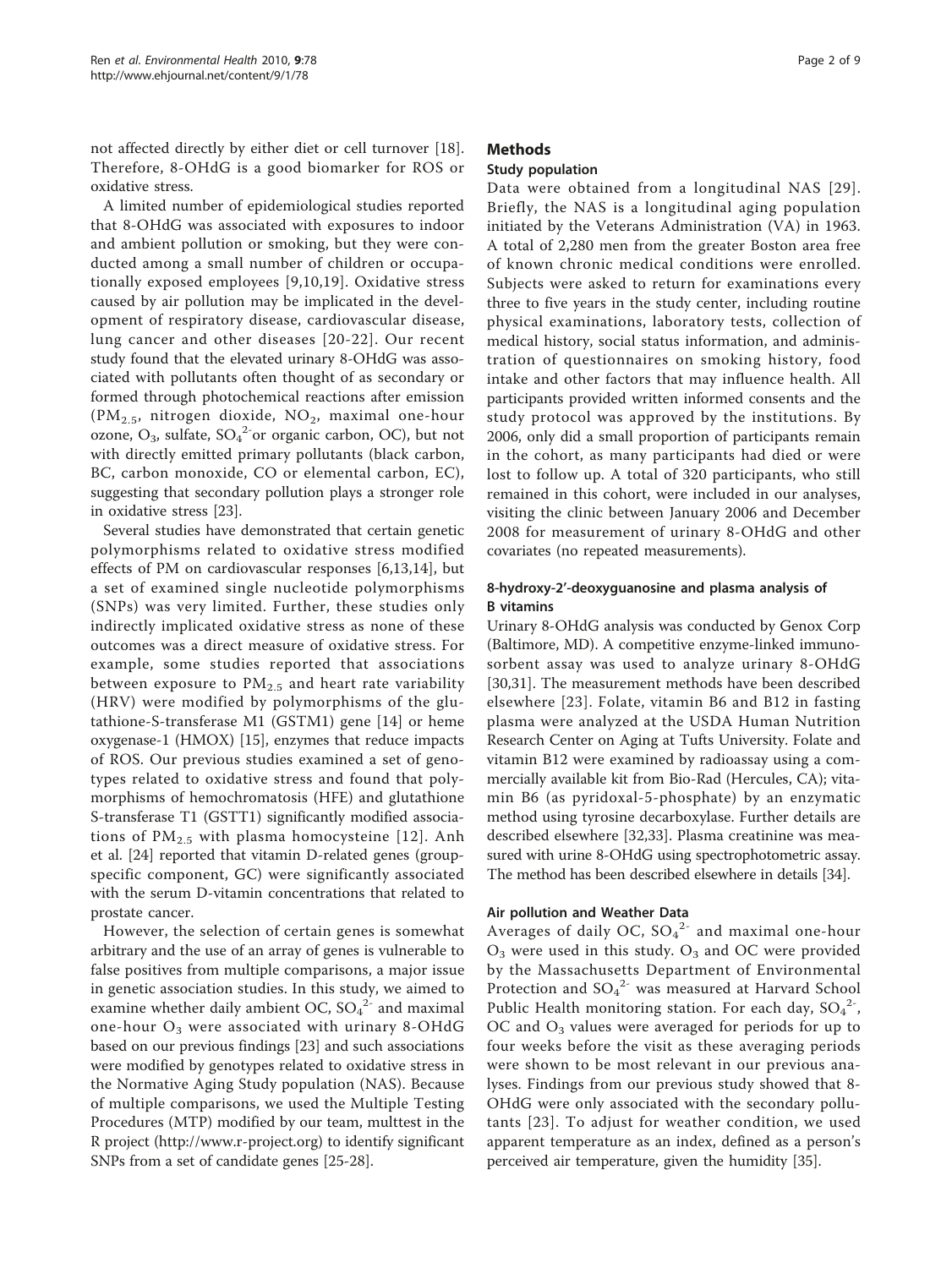### Genotypes

In order to avoid the arbitrary selection of genes, we selected all 20 oxidative stress-related SNPs available in the NAS database. We examined effect modification using the array of candidate SNPs, including catalase (CAT, rs480575, rs1001179, rs2284367 and rs2300181), HFE H63 D (rs1799945), HFE C282Y (rs1800562), GSTM1, GSTT1, GSTP1 I105V (rs1695), GSTP1 A114V (rs1799811), HMOX (rs2071746, rs2071747, rs2071749, rs5995098), HMOX-1 VNTR, GC (rs2282679, rs1155563), glutamate cysteine ligase catalytic subunit (GCLC, rs17883901) and glutamate cysteine ligase modifier (GCLM, rs2301022 and rs3170633). HFE is related to cellular uptake of metals that are related to ROS generation and inflammation [[8](#page-7-0)[,36](#page-8-0)]. Glutathione pathways play a vital role in cellular defenses against ROS [[14](#page-7-0),[37](#page-8-0)-[39](#page-8-0)]. Similarly, GC, GCLC and GCLM are related to glutathione-related metabolism [[40,41](#page-8-0)]. CAT helps catalyze hydrogen peroxide, a powerful ROS into water and molecular oxygen to maintain oxidative balance [[39,42](#page-8-0)]. HMOX-1 was categorized into two levels (any short and both long) based on repeated number of microsatellite (GTn) because previous studies have shown that a high GT repeats at 5'-flanking region may reduce HMOX-1 inducibility by ROS and has been associated with increased risk of cardiovascular diseases [\[15,](#page-7-0)[43,44](#page-8-0)]. Previous studies have shown that variations of HFE C282Y, HFE H63 D, HMOX-1, GSTs genes modify associations of  $PM<sub>2.5</sub>$  or BC with HRV or homocysteine [[12-15](#page-7-0)].

Multiplex polymerase chain reaction assays were designed using Sequenom SpectroDESIGNER software (Sequenom Inc, San Diego, Calif) by inputting sequence containing the SNP site and 100 bp of flanking sequence on either side of the SNP. Assays were genotyped using the Sequenom MassArray MALDI-TOF mass spectrometer (Sequonom, CA, USA) with semiautomated primer design (SpectroDESIGNER, Sequenom) and implementation of the very short extension method [[45](#page-8-0)]. Assays failing to multiplex were genotyped using the TaqMan 5' exonuclease [Applied Biosystems (ABI), Foster City, CA, USA] with primers from ABI using radioactive labeled probes detected with ABI PRISM 7900 Sequence Detector System [[46\]](#page-8-0).

### Statistical analyses

Statistical analyses were performed with R version 2.9.1. First, we fitted linear regression models to separately examine the association of a single pollutant with urinary 8-OHdG at different day moving averages up to four weeks during the study period to decide which day moving averages for each pollutant were strongly associated with 8-OHdG for effect modification assessment. We used the log-transformation of 8-OHdG to minimize residuals and to stabilize the variance. We identified a priori the following variables as important potential confounders based on our previous NAS studies and other studies [[9](#page-7-0),[12](#page-7-0),[14](#page-7-0)]: age, body mass index (BMI), alcohol consumption (≥2 drinks/day; yes/no), smoking status (never, former, current), pack-years of cigarettes smoked, plasma folate, vitamin B6, B12, use of statin medication (yes/no) and season and chronic disease status (cardiovascular disease, diabetes and chronic cough). We controlled plasma folate, vitamin B6, B12, age, BMI and pack-years of cigarettes smoked as continuous variables and adjusted for alcohol consumption, smoking status, use of statin medication and season as categorical variables. We adjusted for temperature using three-day moving average of apparent temperature with linear and quadratic terms due to the potential nonlinear relationship between temperature and 8-OHdG. In addition, we adjusted for creatinine clearance rate using the Cockcroft-Gault formula ([140 - age(year)]\*weight(kg)]/[72\* serum creatinine(mg/dL)]) [[47](#page-8-0)]. We also adjusted for chronic disease status (cardiovascular disease or chronic respiratory diseases) as a dummy variable [[23](#page-7-0)].

We examined effect modification by each of candidate SNP via adding an interaction term of the SNP and the pollutant simultaneously with both the main effect terms adjusting for the same covariates as the above [[12,23\]](#page-7-0). Because two dozens of candidate SNPs were involved in the analyses, results were vulnerable to the multiple comparison problem. To decrease type I errors, we used MTP model to identify the significance of interaction terms of individual SNP and pollutant. The current version of MTP allows one to identify the significance of a group of candidate variables to reduce the false discovery rate meanwhile adjusting for a group of fixed covariates. We used MTP to identify the significance of the group of interaction terms. Because the current version of MTP in R can only include one term that varied across models, our team modified it to include two terms, i.e., the main effect term of genes and the interaction term of one pollutant and genes.

We used the family-wise error rate (fwer) for type I error adjustment, step-down max T (sd.maxT) for method and default values for others in MTP. We briefly described the rationale here. More details about the rationale are described elsewhere [[25](#page-7-0)-[27](#page-7-0)]. MTP is based on Bootstrap estimation of the null distribution samples and the data generating distribution P. Samples are drawn at random with replacement from the observed data. The program generates B bootstrap samples from hypotheses M and obtains  $M \times B$  samples or  $M \times B$  matrix of test statistics. Then, based on the M  $\times$ B matrix of test statistics, the bootstrap estimates or test statistics are induced. There are several methods to define type I error and calculate adjusted p-values in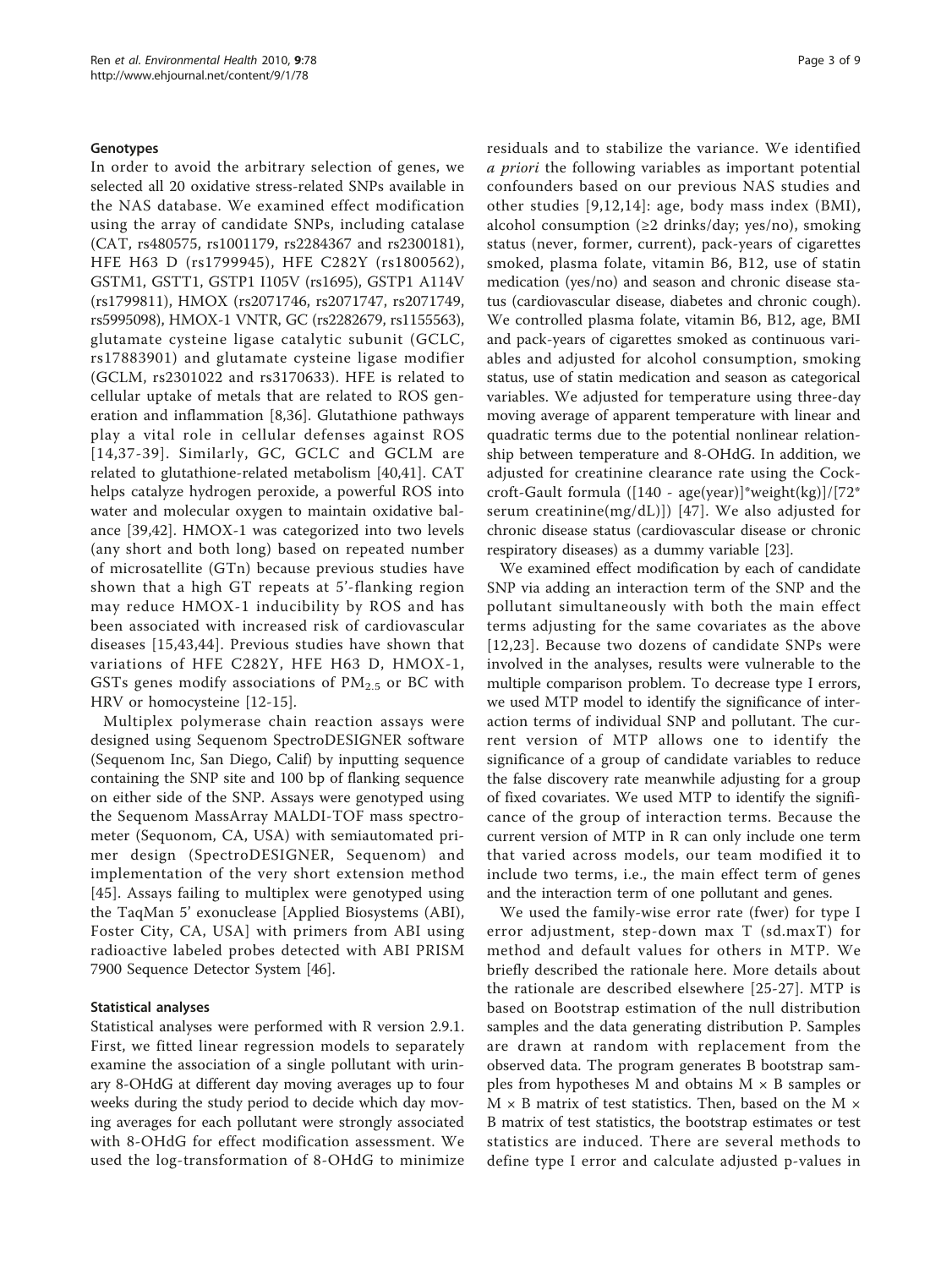MTP. We selected family-wise error rate and step-down maxT methods in this study. In step-down procedures, the hypotheses corresponding to the most significant test statistics are considered successively, with further tests depending on the outcomes of earlier ones. Therefore, it is more powerful than a single-step. The adjusted p-values for the step-down maxT procedures are given by [[26](#page-7-0)]

$$
\tilde{p}_{rj} = \max_{h=1,...,j} \{ \Pr(\max_{l \in \{r_h,...,r_m\}} | T_l \geq | t_{rk} | | H_0^C) \}
$$

where Pr refers to p-value, H denotes hypothesis, and T means test statistic.

MTP directly reported adjusted p-values. An advantage of this method as opposed to only rejection or not of hypotheses, is that it is not needed to determine the level of the test in advance. This study reported adjusted p-values. Then, we quantitatively estimated associations between the pollutants and 8-OHdG across those carrying variants of the significant genes identified by MTP with significant interactions using the bootstrap method with the combination of coefficients of the main effect and the interaction [\[6](#page-7-0)].

## Results

Table 1 shows the descriptive statistics of the demographic characteristics, health and environmental variables among the NAS population during 2006-2008 at visit ( $n = 320$ ). There were no repeated measurements in this study. Table [2](#page-4-0) shows distributions of polymorphisms of candidate genes. Among 320 participants, wild types were dominant for CATs, HFEs, GSTP1 (rs1799811), HMOX (rs2071749) and GCLC, but the situation varied for other candidate genes. There were no obvious differences for the distributions of wild and heterozygous types in GCLM, GC and GSTP1 (rs1695). Heterozygous types for HMOX (rs2071746 and rs2071749) consisted of large components. 80.9% and 48.8% of subjects were classified as non-deletions for GSTT1 and GSTM1, respectively. Mean of the HMOX-1 GC repeated number was 25.8 (SD: 3.3) with median 24.

We first fit the linear regression model to estimate associations of OC,  ${SO_4}^{2-}$  and maximal one-hour  $O_3$ with 8-OHdG using moving averages of pollutants up to four weeks. Results show that main effects varied across different day moving averages and 24-, 20- and 18-day moving averages were strongest associated with  $SO_4^2$ , OC and maximal one-hour  $O_3$ , respectively, which were used to assess effect modifications. The detailed information has been reported elsewhere [\[23\]](#page-7-0). For an IQR increases in 24-, 20- and 18-day moving averages of daily  $\mathrm{SO_4}^{2\textrm{-}}$ , OC and maximal one-hour  $\mathrm{O_3}$ , urinary

| among the male Normative Study Aging population at<br>their visits during 2006-2008 at visit $(n = 320)$ |  |
|----------------------------------------------------------------------------------------------------------|--|
| characteristics, health and environmental variables                                                      |  |
|                                                                                                          |  |
| Table 1 Descriptive statistics of the demographic                                                        |  |

| Values *     |
|--------------|
| 2.81(0.78)   |
| 0.039(0.016) |
| 2.68(2.14)   |
| 3.43 (1.31)  |
| 13.2 (9.8)   |
| 76.7(6.1)    |
| 28.0 (4.5)   |
| 124 (18)     |
| 21.6 (12.7)  |
| 101 (105.)   |
| 590 (273)    |
| 180 (56.6)   |
| 19.8 (23.4)  |
| 61 (19.4)    |
|              |
| 93 (29.1)    |
| 7(2.2)       |
| 220 (68.8)   |
|              |

 $*$  Values are mean  $\pm$  SD when appropriate. Interquatile ranges (IQR) for 20-day moving averages of maximal 1-hour  $O_3$  and  $SO_4^2$  were 16.4 ppb and 1.29  $\mu$ g/ m<sup>3</sup>, respectively.

8-OHdG increased by 29.0% (95% CI: 5.9%, 52.1%), 27.6% (95% CI: 3.6%, 51.6%) and 54.3% (95% CI: 7.6%, 100.9%), respectively.

Before examining effect modification, we categorized each candidate gene into a dummy variable so that the gene and the pollutant of interest only have one interaction term. We combined the homozygous and heterozygous types for appropriate genes known as the non-wild type (dominant model) due to small number of the homozygous type. We also combined the homozygous and heterozygous short repeat for HMOX-1, referred to as any short (Table [2\)](#page-4-0). Then, we identified candidate genes that executed significant effect modification as aforementioned. Adjusted p-values in MTP model show that GSTP1 A114V (rs1799811) marginally significantly modified the effect of  $SO_4^2$  on 8-OHdG (adjusted  $p =$ 0.091). CAT (rs2286367) (adjusted p = 0.037), GSTM1 (adjusted  $p = 0.037$ ), GC (rs2282679) (adjusted  $p =$ 0.025) and GC (rs1155563) (adjusted  $p = 0.027$ ) significantly modified effects of OC on 8-OHdG. There was no significant effect modification for  $O_3$  (Table [3](#page-5-0)). As sensitive analyses, we used different options in MTP for typeone (type I error) (tail probabilities for error rate, TPPER; false discovery rate, FDR) and methods (singlestep maximum T, ss.maxT; single-step minimum P ss.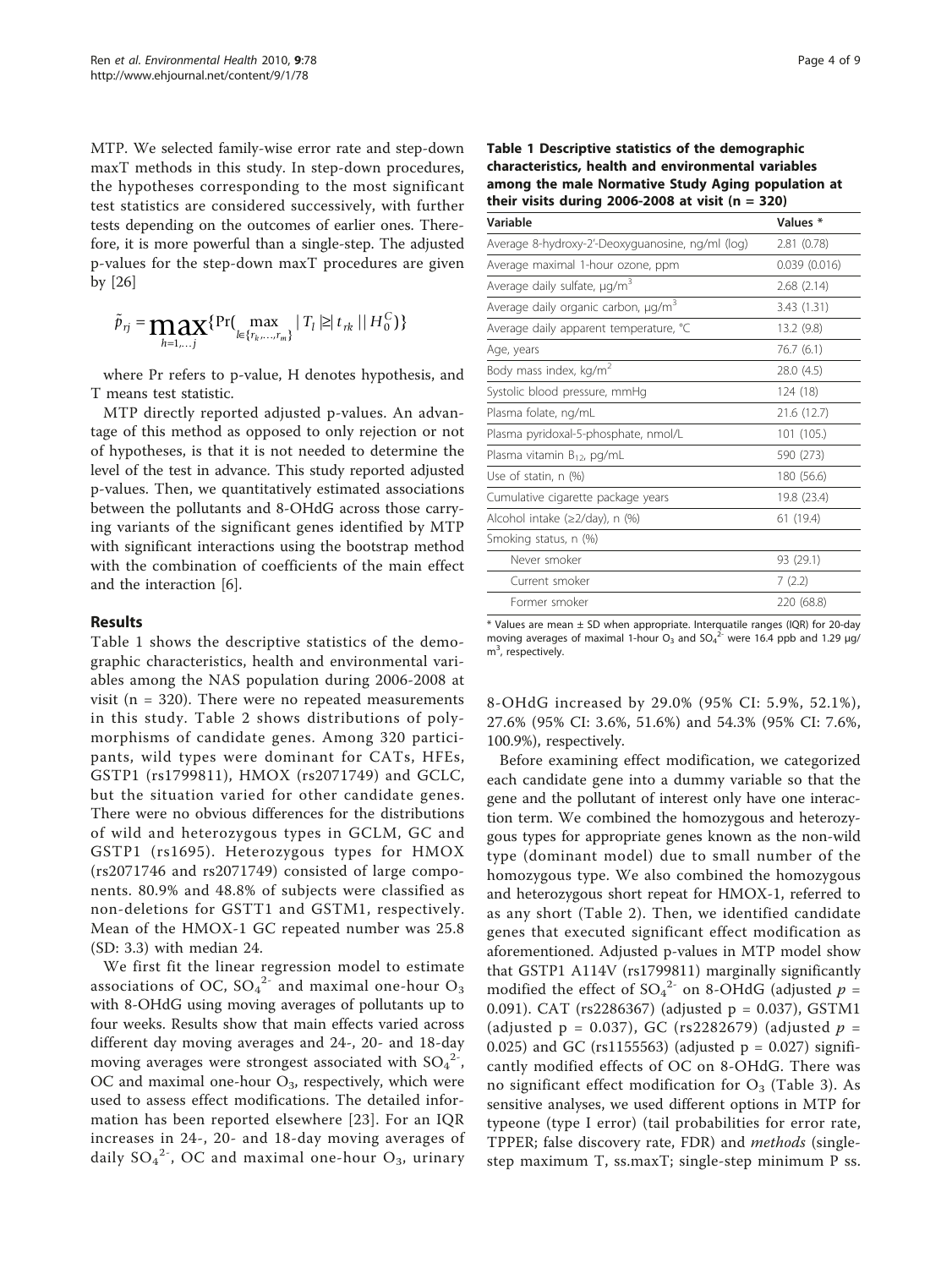| Polymorphism          | Type         | Count (%)   | Polymorphism          | <b>Type</b>  | Count (%)   |
|-----------------------|--------------|-------------|-----------------------|--------------|-------------|
| CAT (C/T) rs480575    | Wild         | 138 (49.46) | HFE (G/A) rs1800562   | Wild         | 259 (86.33) |
|                       | Heterozygous | 113 (40.5)  |                       | Heterozygous | 41 (13.67)  |
|                       | Homozygous   | 28 (10.04)  |                       | Homozygous   | 0(0)        |
| CAT(A/G) rs1001179    | Wild         | 195 (65.88) | HMOX (A/T) rs2071746  | Wild Type    | 87 (29.49)  |
|                       | Heterozygous | 83 (28.04)  |                       | Heterozygous | 148 (50.17) |
|                       | Homozygous   | 18 (6.08)   |                       | Homozygous   | 60 (20.34)  |
| CAT(G/A) rs2284367    | Wild         | 160 (55.17) | HMOX (C/G) rs2071747  | Wild Type    | 269 (91.5)  |
|                       | Heterozygous | 109 (37.59) |                       | Heterozygous | 25(8.5)     |
|                       | Homozygous   | 21(7.24)    |                       | Homozygous   | 0(0)        |
| CAT (A/G) rs2300181   | Wild         | 165 (55.37) | HMOX (G/A) rs2071749  | Wild Type    | 92 (30.77)  |
|                       | Heterozygous | 110 (36.91) |                       | Heterozygous | 154 (51.51) |
|                       | Homozygous   | 23 (7.72)   |                       | Homozygous   | 53 (17.73)  |
| GC (C/A) rs2282679    | Wild         | 150 (51.02) | HMOX (C/G) rs5995098  | Wild Type    | 141 (47.32) |
|                       | Heterozygous | 120 (40.82) |                       | Heterozygous | 128 (42.95) |
|                       | Homozygous   | 24 (8.16)   |                       | Homozygous   | 29 (9.73)   |
| GC (T/C) rs1155563    | Wild         | 148 (49.83) | GSTP1 (A/G) rs1695    | Wild Type    | 149 (50.51) |
|                       | Heterozygous | 128 (43.10) |                       | Heterozygous | 123 (41.69) |
|                       | Homozygous   | 21(7.07)    |                       | Homozygous   | 23 (7.80)   |
| GCLC (C/T) rs17883901 | Wild         | 262 (89.12) | GSTP1 (C/T) rs1799811 | Wild Type    | 254 (86.39) |
|                       | Heterozygous | 30 (10.20)  |                       | Heterozygous | 39 (13.27)  |
|                       | Homozygous   | 2(0.68)     |                       | Homozygous   | 1(0.34)     |
| GCLM (A/G) rs2301022  | Wild         | 116 (39.59) | GSTT1                 | Deletion     | 53 (19.13)  |
|                       | Heterozygous | 146 (49.83) |                       | Non deletion | 224 (80.87) |
|                       | Homozygous   | 31 (10.58)  | GSTM1                 | Deletion     | 152 (51.18) |
| GCLM (A/G) rs3170633  | Wild         | 140 (48.28) |                       | Non deletion | 145 (48.82) |
|                       | Heterozygous | 115 (39.66) | HMOX-1                | Both short   | 21 (6.98)   |
|                       | Homozygous   | 35 (12.07)  |                       | One short    | 140 (46.51) |
| HFE (G/T) rs1799945   | <b>Wild</b>  | 224 (74.17) |                       | Both long    | 140 (46.51) |
|                       | Heterozygous | 71 (23.51)  |                       |              |             |
|                       | Homozygous   | 7(2.32)     |                       |              |             |

<span id="page-4-0"></span>Table 2 Genotype distribution of participants ( $N = 320$ )\*

\*The sum of the subjects in each genotype may not add up to the total number of subjects due to missing genotyping data. Missing genotyping is due to a variable number of samples for each locus for which genotyping was not successful.

minP; step-down minimum P, ss.minP). Similar trends were found in spite of some variations. We also categorized pack-years of cigarettes smoked using tertiles as cut-off and re-ran MTP model. Results were similar to those using continuous variable for pack-years of cigarettes smoked. Figure [1](#page-5-0) shows the estimated effects of OC or  $SO_4^2$  on 8-OHdG across subpopulations carrying different genotypes, for those SNPs where an interaction with  $p < 0.10$  was found.

## **Discussion**

We found that associations of the secondary pollutants, specifically OC and  $SO_4^{2-}$ , with 8-OHdG, a direct oxidative stress-related biomarker, were modified by polymorphisms in genes related to oxidative defenses. This is significant for several reasons. First, the finding that genetic polymorphisms in the oxidative defense pathway modified the association suggests that it is not due to chance or confounding, since neither should be associated with the genotypes of the individuals. Second, while considerable focus has been placed recently on freshly generated traffic particles, such as BC or ultrafine particle number, this study confirms that particles, including particles from coal burning power plants, play a role in increasing systemic oxidative stress.

The specific polymorphisms that modified the associations were GSTP1 (rs1799811), GSTM1, CAT (rs1799811) and GC (rs22826799, rs1155563). We found 8-OHdG was more strongly associated with  $SO_4^2$ among those carrying the wild type of the GSPT1, and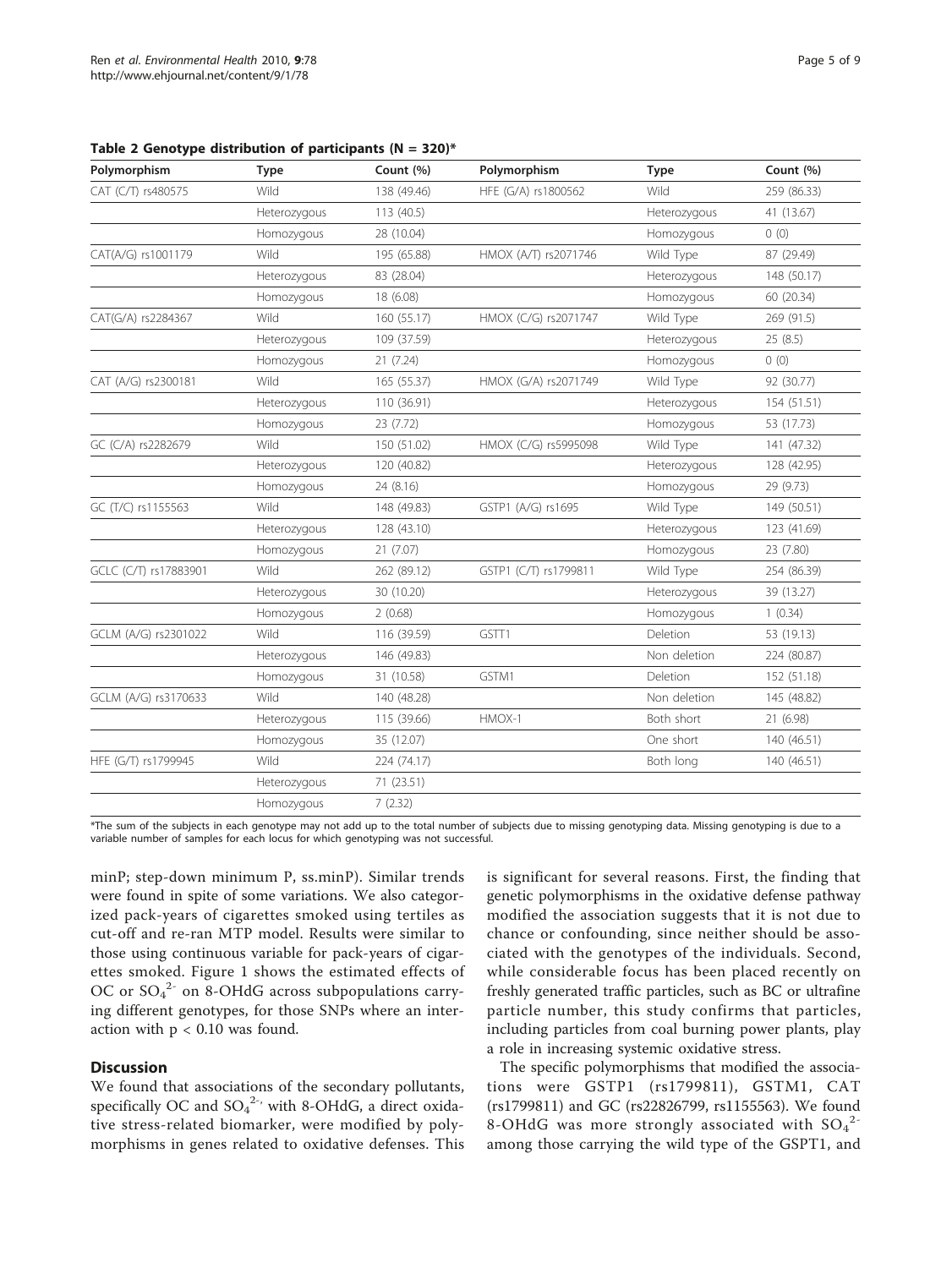<span id="page-5-0"></span>Table 3 Statistical p-values for the interaction between pollutants and SNPs from MTP model using family-wise error rate and step-down max T method \*

| <b>SNP</b>            | OС    | $SO_4^2$ | О,    |
|-----------------------|-------|----------|-------|
| CAT (C/T) rs480575    | 0.770 | 1.000    | 1.000 |
| CAT(A/G) rs1001179    | 0.770 | 0.825    | 0.749 |
| CAT(G/A) rs2284367    | 0.037 | 0.771    | 0.531 |
| CAT (A/G) rs2300181   | 0.131 | 0.976    | 1.00  |
| GC (C/A) rs2282679    | 0.025 | 1.000    | 0.999 |
| GC (T/C) rs1155563    | 0.027 | 1.000    | 0.999 |
| GCLC (C/T) rs17883901 | 0.896 | 1.000    | 0.999 |
| GCLM (A/G) rs2301022  | 0.745 | 1.000    | 1.000 |
| GCLM (A/G) rs3170633  | 0.368 | 0.995    | 1.000 |
| HFE (G/T) rs1799945   | 0.997 | 0.995    | 1.000 |
| HFE (G/A) rs1800562   | 0.417 | 1.000    | 1.000 |
| HMOX (A/T) rs2071746  | 0.368 | 0.995    | 1.000 |
| HMOX (C/G) rs2071747  | 0.177 | 0.732    | 0.999 |
| HMOX (G/A) rs2071749  | 0.770 | 1.000    | 1.000 |
| HMOX (C/G) rs5995098  | 0.177 | 1.000    | 1.000 |
| GSTP1 (A/G) rs1695    | 0.997 | 0.995    | 1.000 |
| GSTP1 (C/T) rs1799811 | 0.997 | 0.091    | 0.994 |
| GSTT1                 | 0.177 | 0.965    | 1.000 |
| GSTM1                 | 0.037 | 0.984    | 1.000 |
| $HMOX-1$              | 0.758 | 1.000    | 1.000 |

 $*$  using 24-, 20- and 18-day moving averages of OC, SO $_4$ <sup>2-</sup> and maximal 1-hour O3, respectively.

more strongly associated with OC among those carrying the wild type of CAT (rs2284367), the non-deletion of GSTM1 and the non-wild type of the GCs (rs2282679 and rs1155563) comparing with other types of the



corresponding genes (Figure 1). Based on our knowledge, it is the first time that MTP has been used to identify significant gene-environment interactions. MTP has advantages over some other approaches to controlling for false discovery rates in which a group of fixed covariates are adjusted for while a set of variables were compared.

Several studies have examined effect modification and found that people carrying variants of oxidative stressrelated genes are differentially susceptible to air [[12-14,16,](#page-7-0)[48](#page-8-0)]. Human GSTs are subdivided into several classes, among which GSTT1, GSTM1 and GSTP1 have been extensively investigated [[12,14](#page-7-0),[49,50](#page-8-0)]. GSTM1 or GSTT1 catalyzes the conjugation of glutathione to numerous potentially genotoxic compounds [[50\]](#page-8-0). Individuals with the deletion of GSTM1 or GSTT1 have been shown to reduce GST activity and thus may be unable to eliminate toxins as efficiently when they expose to oxidative pollutants [[50](#page-8-0)]. Schwartz et al. [[14](#page-7-0)] found that PM<sub>2.5</sub> was significantly associated with high frequency of HRV among those without the GSTM1 allele, but not for those with the allele. Gilliland et al. [[48\]](#page-8-0) reported that exposure to in utero maternal smoking was associated with increased prevalence of early onset asthma among those without GSTM1 allele, but not for those with GTSM1 allele. Similarly, Romieu et al. [\[51](#page-8-0)] found that GSTM1 null children were more sensitive to ozone exposure. However, all the aforementioned studies did not report whether there were significant effect modifications. Differential results from these stratification analyses might also be attributed to statistical powers across subpopulations or differential distributions of other controlled or uncontrolled covariates across subpopulations. This study observed that GSTM1 significantly modified associations of OC with 8-OHdG, but paradoxically that the GSTM1 null allele provided protection against exposure. Our recent study examined whether variations of a set of genes altered effects of black carbon and PM<sub>2.5</sub> on plasma homocysteine in this population and found that GSTT1 (but not GSTM1) significantly modified associations between pollutants and homocysteine.  $PM_{2.5}$  and black carbon were more strongly associated with homocysteine among those carrying GSTM1 allele comparing those without the allele although no significant interactive effects were found [[12\]](#page-7-0). Different findings of effect modification by GSTM1 variation across studies may reflect differences of exposure, outcome and population, measurement errors in exposure or phenotype, and by chance. Similar situations also appeared in other studies [[52,53](#page-8-0)]. Therefore, statistical effect modification may be inconsistent with biological interaction. Further research or meta-analysis is needed for GSTM1.

In contrast, few studies have examined the function of GSTP1 A114V (rs1799811) on diseases with inconsistent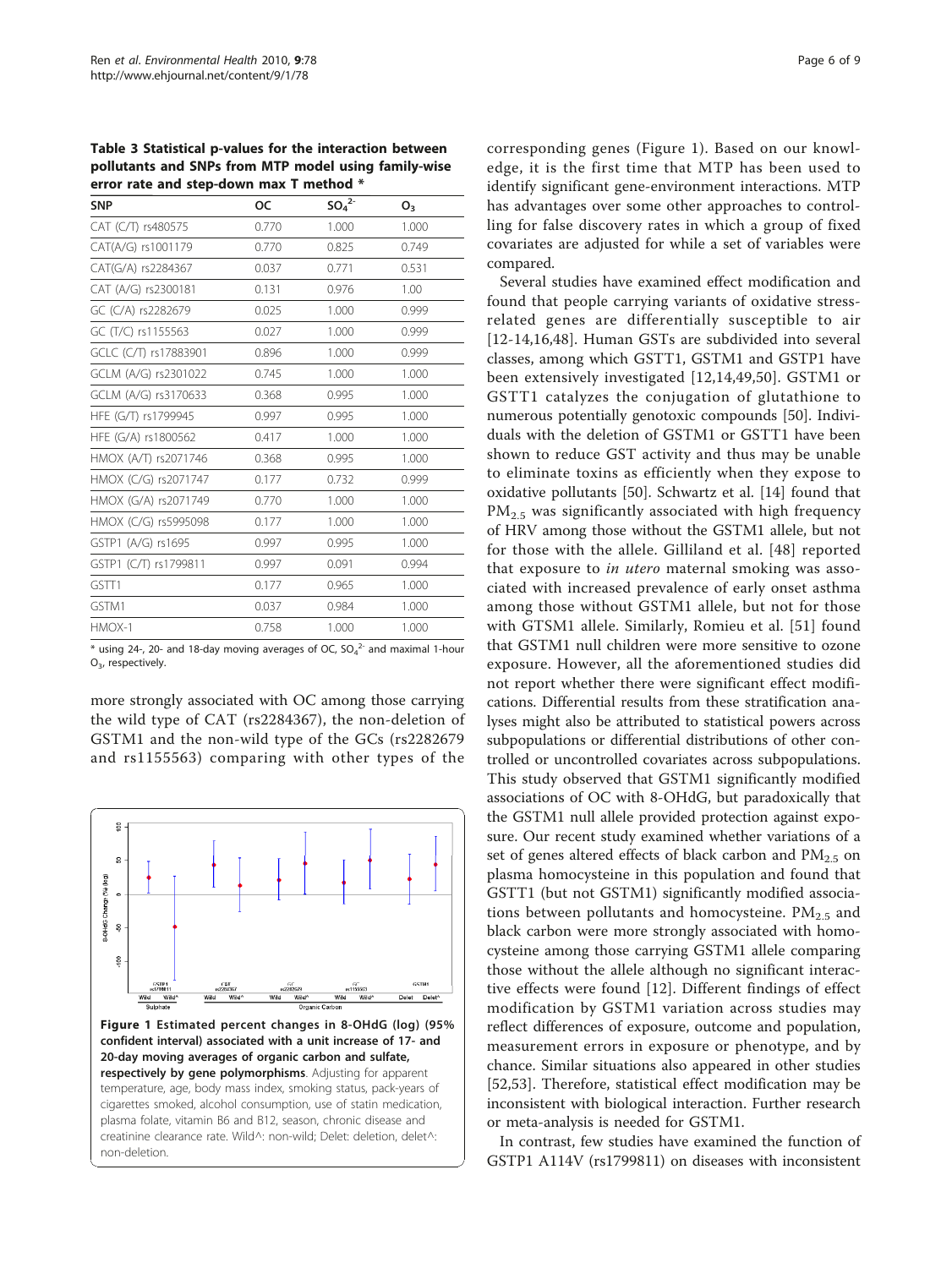results [\[54](#page-8-0)-[57\]](#page-8-0). None of these studies found the GSTP1 is significantly associated with the outcomes of interest although some studies found positive trends. Therefore, the functions of the polymorphisms have not been determined. Several studies examined effect modifications of GSTT1 on various endpoints but no significant effect modification was found [[58-60](#page-8-0)]. For example, Melén et al. [\[59](#page-8-0)] examined whether GST modified traffic-related pollution effect on childhood allergic disease and found that carriers with variants of GSTP1 (rs1799811) were higher susceptible to  $NO<sub>x</sub>$ . Our study found the variation of GSTP1 showed a protective effect of  ${SO_4}^{2-}$  on 8-OHdG. However, other two studies did not find any evidence that the GSTP1 modified effects of black carbon or smoking on blood pressure or Parkinson's disease occurrence [[58](#page-8-0),[60\]](#page-8-0). Inconsistent observed findings may be attributable to various sources as aforementioned. In this study, it may also related to the small number of variants in this population, which probably lead to unstable estimates. Therefore, its functions remain to be clarified by others (Table [2\)](#page-4-0).

GC, vitamin D-related genes, is related to the vitamin D metabolism [[61](#page-8-0)]. Vitamin D is activated to form 1, 25-dihydroxyvitamin D in the liver and kidney and then transported in serum to different tissues by the vitamin D-binding protein, which is encoded by GC [\[61\]](#page-8-0). Studies show that polymorphisms of vitamin D-related genes are associated with various cancers, cardiovascular diseases and respiratory diseases [\[62](#page-8-0)-[64](#page-8-0)]. Ahn et al. [[61\]](#page-8-0) examined variations of 212 SNPs related to vitamin D metabolism and found that all four SNPs of GC (rs1212631, rs2282679, rs7041, rs1155563) are significantly associated with the concentration of serum vitamin D. When these four SNPs were simultaneously included in the multivariate model, only two SNPs (rs22679, rs1155563) were significantly associated with vitamin D. In this study, we found that the two SNPs of GC (rs22679, rs1155563) were associated with 8-OHdG in this study. The mechanisms remain to be clarified yet.

Catalase is a protein of 526 amino acids, encoded by the catalase gene with 34 kb pairs of nuclear acids [[65\]](#page-8-0). Catalase is the main regulator of hydrogen peroxide metabolism [\[66\]](#page-8-0). Catalase enzyme mutations may reduce its activity and probably results in the increase of the hydrogen peroxide concentrations in the tissues [[62](#page-8-0)]. Inherited catalase deficiency results in acatalasemia (homozygous state) and hypocatalasemia (heterozygous) and is related to increased plasma homocysteine concentrations [[42](#page-8-0),[67,68](#page-8-0)]. Our previous study reported that the variation of CAT modified associations between particle matter and plasma homocysteine concentrations [\[12](#page-7-0)].

Experimental toxicology studies have shown that air pollutants act via the oxidative stress pathway [[8,](#page-7-0)[36,69](#page-8-0)].

Ghio et al. [[36](#page-8-0)] found that homozygous Belgrade rats functionally deficient in divalent metal transporter-1 display decreased metal transport from the lower respiratory tract and have stronger lung injury than control littermates, when exposed to oil fly ash containing iron. Belgrade rats cannot transport iron and other divalent metals across membranes via HFE gene regulated processes. They also reported that healthy volunteers exposed to concentrated ambient air particles had increased concentrations of blood fibrinogen and induced mild pulmonary inflammation [[8](#page-7-0)]. Tamagawa et al. [[69\]](#page-8-0) reported that five-day and four-week exposures to  $PM_{10}$  caused acute and chronic lung and systematic inflammation of New Zealand rabbits.

There are several strengths in this study. First, we used MTP model to identify the significance of a group of candidate genes while we examined effect modification by genes on air pollution effects. This method overcame some problems in this kind of studies, such as arbitrary selection of a few significant genes or high false discovery rate when individually examining a set of genes. Secondly, this study was conducted in a relatively large population. Information of participants was well measured and collected. However, several limitations also exist with this study. First, we used air pollution data collected from a single monitoring site for personal pollution exposure and therefore, some extent misclassification might happen. A recent study compared ambient concentrations with personal exposures with monitoring measurement and results show that ambient measures were good surrogates for  $PM_{2.5}$  and  $SO_4^2$  in both winter and summer, but  $O_3$  was only good in summer, not well in winter [\[70](#page-8-0)]. Nevertheless, with non-differential misclassification, any potential bias would be expected toward the null. Second, MTP has several options to select type I error and several methods to calculate adjusted p-values. Using bootstrap re-sampling methods will result in different estimates when a MTP model is rerun. These will introduce the uncertainties in model selections [\[25](#page-7-0)-[28\]](#page-7-0). In addition, the NAS consists of an aged population and non-Hispanic white men were dominant. Thus, the findings are not well generalizable to other populations.

### Conclusions

This study found that variations of oxidative stressrelated genes modified effects of OC or  $SO_4^2$  on 8-OHdG. This suggests that effects of OC or  $SO_4^2$  on 8-OHdG and other endpoints may be through the oxidative stress pathway.

#### Abbreviations

BC: black carbon; OC: organic carbon; EC: element of carbon; SNP: single nucleotide polymorphism; NO2: nitrogen dioxide; CO: carbon monoxide; O3: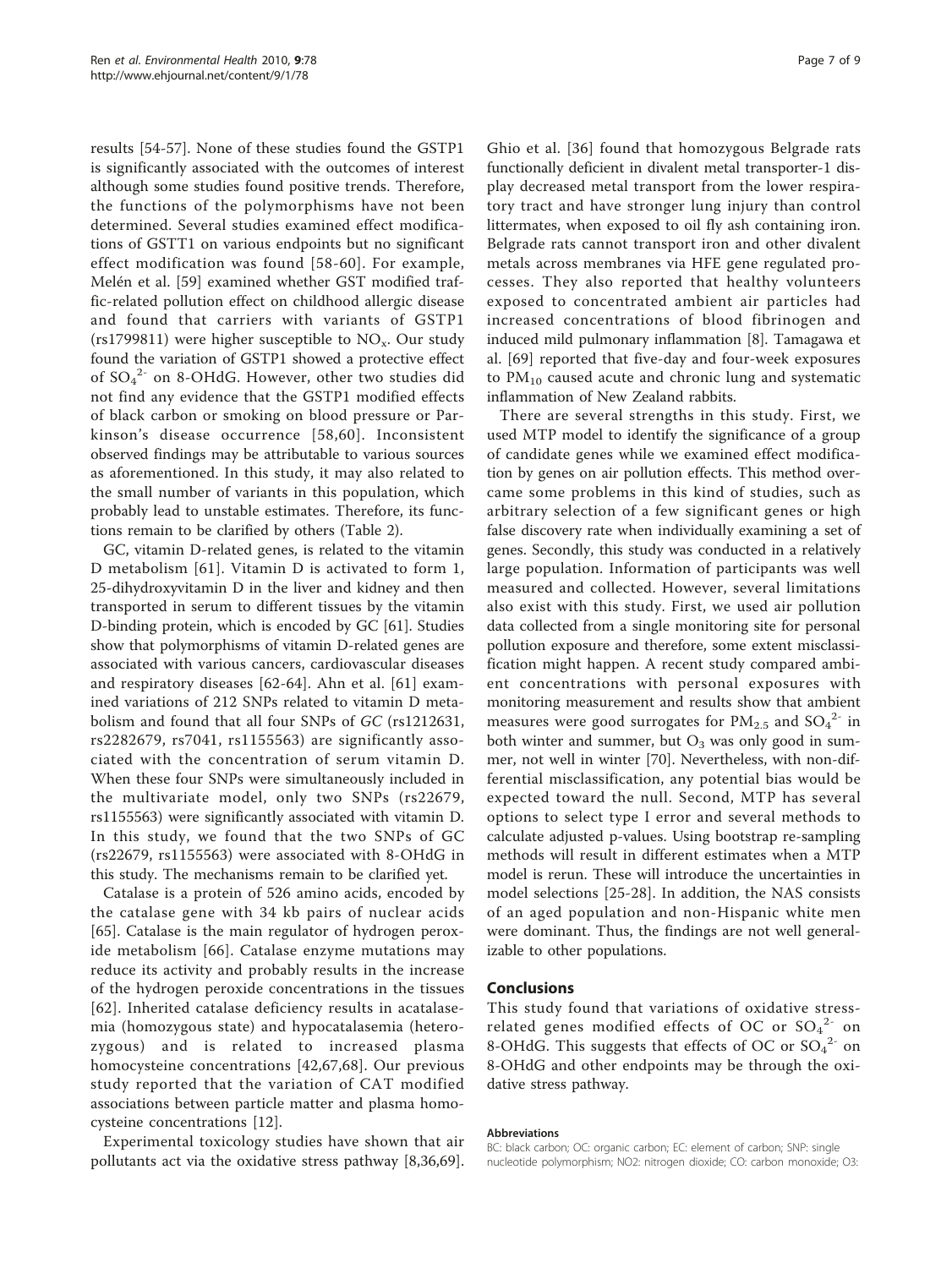<span id="page-7-0"></span>ozone; 8-OHdG: 8'-hydroxy-2'-deoxyguanosine; PM<sub>2.5</sub>: particulate matter ≤2.5 μm in aerodynamic diameter; GST: glutathione S-tranferase; CAT: catalase; GC: group-specific component; HFE: hemochromatosis; HOMX: heme oxygenase-1; GCLC: glutamate cysteine ligase catalytic subunit; GCLM: glutamate cysteine ligase modifier;

#### Acknowledgements

This work was supported by the National Institute of Environmental Health Sciences grants ES014663, ES 15172, and ES-00002, by U.S. Environmental Protection Agency grant R832416 and USDA Contract 58-1950-7-707. The Normative Aging Study is supported by the Cooperative Studies Program/ Epidemiology Research and Information Center of the U.S. Department of Veterans Affairs, and is a component of the Massachusetts Veterans Epidemiology Research and Information Center. It is partially supported by Harvard-NIOSH ERC Pilot (T42 OH008416).

#### Author details

<sup>1</sup> Exposure, Epidemiology, and Risk Program, Department of Environmental Health, Harvard School of Public Health. Boston, MA. USA. <sup>2</sup>VA Normative Aging Study, Veterans Affairs Boston Healthcare System and the Department of Medicine, Boston University School of Medicine, Boston, MA, USA. <sup>3</sup> Environmental and Occupational Medicine and Epidemiology Program, Department of Environmental Health, Harvard School of Public Health, Boston, MA, USA.

#### Authors' contributions

CR was responsible for study design, data analyses, result interpretation and manuscript writing. JS was responsible for study design, data collection and result interpretation. Other coauthors participated in the study design, data collection and result interpretation. All authors read and approved the final manuscripts.

#### Competing interests

The authors declare that they have no competing interests.

#### Received: 13 May 2010 Accepted: 7 December 2010 Published: 7 December 2010

#### References

- 1. Schwartz J: [The effects of particulate air pollution on daily deaths: a](http://www.ncbi.nlm.nih.gov/pubmed/15550600?dopt=Abstract) [multi-city case-crossover analysis.](http://www.ncbi.nlm.nih.gov/pubmed/15550600?dopt=Abstract) Occup Environ Med 2004, 61:956-961.
- Bell ML, McDermott A, Zeger SL, Samet JM, Dominici F: [Ozone and short](http://www.ncbi.nlm.nih.gov/pubmed/15547165?dopt=Abstract)[term mortality in 95 US urban communities, 1987-2000.](http://www.ncbi.nlm.nih.gov/pubmed/15547165?dopt=Abstract) JAMA 2004, 292:2372-2378.
- 3. Dominici F, Peng RD, Bell ML, Pham L, McDermott A, Zeger SL, Samet JM: [Fine particulate air pollution and hospital admission for cardiovascular](http://www.ncbi.nlm.nih.gov/pubmed/16522832?dopt=Abstract) [and respiratory diseases.](http://www.ncbi.nlm.nih.gov/pubmed/16522832?dopt=Abstract) JAMA 2006, 295:1127-1134.
- 4. Zanobetti A, Schwartz J: [Particulate air pollution, progression, survival](http://www.ncbi.nlm.nih.gov/pubmed/17520066?dopt=Abstract) [after myocardial infarction.](http://www.ncbi.nlm.nih.gov/pubmed/17520066?dopt=Abstract) Environ Health Perspect 2007, 115:769-775.
- Ren C, Willims GM, Morawska L, Mengersen K, Tong S: [Ozone modifies](http://www.ncbi.nlm.nih.gov/pubmed/17890300?dopt=Abstract) [associations between temperature and cardiovascular mortality: analysis](http://www.ncbi.nlm.nih.gov/pubmed/17890300?dopt=Abstract) [the NMMAPS data.](http://www.ncbi.nlm.nih.gov/pubmed/17890300?dopt=Abstract) Occup Environ Med 2008, 65:255-260.
- 6. Ren C, Baccarelli A, Wilker E, Suh H, Sparrow D, Vokonas P, Wright R, Schwartz J: [Lipid and endothelial related genes, ambient particulate](http://www.ncbi.nlm.nih.gov/pubmed/19602472?dopt=Abstract) [matter, and heart rate variability](http://www.ncbi.nlm.nih.gov/pubmed/19602472?dopt=Abstract) –the VA Normative Aging Study. J Epidemiol Community Health 2010, 64:49-56.
- 7. Brook RD: [Cardiovascular effects of air pollution.](http://www.ncbi.nlm.nih.gov/pubmed/18691154?dopt=Abstract) Clin Sci 2008, 115:175-187.
- 8. Ghio AJ, Kim C, Devlin RB: [Concentrated ambient air particles induce mild](http://www.ncbi.nlm.nih.gov/pubmed/10988117?dopt=Abstract) [pulmonary inflammation in healthy human volunteers.](http://www.ncbi.nlm.nih.gov/pubmed/10988117?dopt=Abstract) Am J Respir Crit Care Med 2000, 162:981-988.
- Kim JY, Mukherjee S, Ngo L, Christiani DC: [Urinary 8-hydroxy-2](http://www.ncbi.nlm.nih.gov/pubmed/15121508?dopt=Abstract)'[deoxyguanosine as a biomarker of oxidative DNA damage in workers](http://www.ncbi.nlm.nih.gov/pubmed/15121508?dopt=Abstract) [exposure to fine particles.](http://www.ncbi.nlm.nih.gov/pubmed/15121508?dopt=Abstract) Environ Health Perspect 2004, 112:666-671.
- 10. Gurgueira SA, Lawrence J, Coull B, Murthy GK, González-Flecha B: [Rapid](http://www.ncbi.nlm.nih.gov/pubmed/12153754?dopt=Abstract) [increases in the steady-state concentration of reactive oxygen species in](http://www.ncbi.nlm.nih.gov/pubmed/12153754?dopt=Abstract) [the lungs and heart after particulate air pollution inhalation.](http://www.ncbi.nlm.nih.gov/pubmed/12153754?dopt=Abstract) Environ Health Perspect 2002, 110:749-755.
- 11. Vinzents PS, Møller P, Sørensen M, Knudsen LE, Hertel O, Jensen FP, Schibye B, Loft S: [Personal exposure to ultrafine particles and oxidative](http://www.ncbi.nlm.nih.gov/pubmed/16263500?dopt=Abstract) [DNA damage.](http://www.ncbi.nlm.nih.gov/pubmed/16263500?dopt=Abstract) Environ Health Perspect 2005, 113:1485-1490.
- 12. Ren C, Park SK, Vokonas PS, Sparrow D, Wilker E, Baccarelli A, Suh H, Schwartz J: [Air pollution and homocysteine: more evidence that](http://www.ncbi.nlm.nih.gov/pubmed/20110814?dopt=Abstract) [oxidative stress-related genes modify effects of particulate air pollution.](http://www.ncbi.nlm.nih.gov/pubmed/20110814?dopt=Abstract) Epidemiology 2010, 21:198-206.
- 13. Park SK, O'Neill MS, Wright RO, Hu H, Vokonas PS, Sparrow D, Suh H, Schwartz J: [HFE genotype, particulate air pollution, and heart rate](http://www.ncbi.nlm.nih.gov/pubmed/17145987?dopt=Abstract) variability–[a gene-environment interaction.](http://www.ncbi.nlm.nih.gov/pubmed/17145987?dopt=Abstract) Circulation 2006, 114:2798-2805.
- 14. Schwartz J, Park SK, O'Neill MS, Vokonas PS, Sparrow D, Welss S, Kelsey K: [Glutathione-S-transferase M1, obesity, statins, and autonomic effects of](http://www.ncbi.nlm.nih.gov/pubmed/16020798?dopt=Abstract) [particles: gene-by-drug-by-environment interaction.](http://www.ncbi.nlm.nih.gov/pubmed/16020798?dopt=Abstract) Am J Respir Crit Care Med 2005, 172:1529-1533.
- 15. Chahine T, Baccarelli A, Litonjua A, Write RO, Suh H, Gold DR, Sparrow D, Vokonas P, Schwartz J: [Particulate air pollution, oxidative stress genes,](http://www.ncbi.nlm.nih.gov/pubmed/18007994?dopt=Abstract) [and heart rate variability in an elderly cohort.](http://www.ncbi.nlm.nih.gov/pubmed/18007994?dopt=Abstract) Environ Health Perspect 2007, 115:1617-1622.
- 16. Zeka A, Sullivan JR, Vokonas PS, Sparrow D, Schwartz J: [Inflammatory](http://www.ncbi.nlm.nih.gov/pubmed/16844771?dopt=Abstract) [markers and particulate air pollution: characterizing the pathway to](http://www.ncbi.nlm.nih.gov/pubmed/16844771?dopt=Abstract) [disease.](http://www.ncbi.nlm.nih.gov/pubmed/16844771?dopt=Abstract) Int J Epidemiol 2006, 35:1347-1354.
- 17. Kasai H, Crain PF, Kuchino Y, Nishimura S, Ootsuyama A, Tanooka H: [Formation of 8-hydroxygunine moiety in cellular DNA by agents](http://www.ncbi.nlm.nih.gov/pubmed/3769133?dopt=Abstract) [producing oxygen radicals and evidence for its repair.](http://www.ncbi.nlm.nih.gov/pubmed/3769133?dopt=Abstract) Carcinogenesis 1986, 7:1849-1851.
- 18. Cooke MS, Evans MD, Dove R, Rozalski R, Gackowski D, Siomek A, Lunec J, Olinski R: [DNA repair is responsible for the presence of oxidative](http://www.ncbi.nlm.nih.gov/pubmed/15914207?dopt=Abstract) [damaged DNA lesions in urine.](http://www.ncbi.nlm.nih.gov/pubmed/15914207?dopt=Abstract) Mutat Res 2005, 574(1-2):58-66.
- 19. Lu CY, Ma YC, Lin JM, Chuang CY, Sung FC: [Oxidative DNA damage](http://www.ncbi.nlm.nih.gov/pubmed/17034784?dopt=Abstract) [estimated by urinary 8-hydroxydeoxyguanosine and indoor air pollution](http://www.ncbi.nlm.nih.gov/pubmed/17034784?dopt=Abstract) [among non-smoking office employees.](http://www.ncbi.nlm.nih.gov/pubmed/17034784?dopt=Abstract) Environ Res 2007, 103:331-337.
- 20. Chuang KJ, Chang CC, Su TC, Lee CT, Tang CS: [The effect of urban air](http://www.ncbi.nlm.nih.gov/pubmed/17463411?dopt=Abstract) [pollution on inflammation, oxidative stress, coagulation, and](http://www.ncbi.nlm.nih.gov/pubmed/17463411?dopt=Abstract) [autonomic dysfunction in young adults.](http://www.ncbi.nlm.nih.gov/pubmed/17463411?dopt=Abstract) Am J Respir Crit Care Med 2007, 176:370-376.
- 21. Wiseman H, Halliwell B: [Damage to DNA by reactive oxygen and nitrogen](http://www.ncbi.nlm.nih.gov/pubmed/8546679?dopt=Abstract) [species: role in inflammatory disease and progression to cancer.](http://www.ncbi.nlm.nih.gov/pubmed/8546679?dopt=Abstract) Biochem J 1996, 313:17-29.
- 22. Higashi Y, Noma K, Yoshizumi M, Kihara Y: [Endothelial function and](http://www.ncbi.nlm.nih.gov/pubmed/19194043?dopt=Abstract) [oxidative stress in cardiovascular diseases.](http://www.ncbi.nlm.nih.gov/pubmed/19194043?dopt=Abstract) Circ J 2009, 73:411-418.
- 23. Ren C, Fang S, Wright RO, Suh H, Schwartz J: [Urinary 8-hydroxy-2](http://www.ncbi.nlm.nih.gov/pubmed/20980452?dopt=Abstract)'[deoxyguanosine as a biomarker of oxidative DNA damage induced by](http://www.ncbi.nlm.nih.gov/pubmed/20980452?dopt=Abstract) [ambient pollution in the Normative Aging Study.](http://www.ncbi.nlm.nih.gov/pubmed/20980452?dopt=Abstract) Occup Environ Med 2010, [Online Oct 27, 2010].
- 24. Anh J, Albanes D, Berndt SI, Peters U, Chatterjee N, Freedman ND, Abnet CC, Huang WY, Kibel AS, Crawford DE, Weinstein SJ, Chanock SJ, Schatzki A, Hayes RB: [Vitamin D-related genes, serum vitamin D](http://www.ncbi.nlm.nih.gov/pubmed/19255064?dopt=Abstract) [concentrations and prostate cancer risk.](http://www.ncbi.nlm.nih.gov/pubmed/19255064?dopt=Abstract) Carcinogenesis 2009, 30(5):769-776.
- 25. Pollard KS, Dudiot S, van der Lann MJ: [Multiple testing procedures: R](http://www.ncbi.nlm.nih.gov/pubmed/15693941?dopt=Abstract) [multtest package and application to genetics.](http://www.ncbi.nlm.nih.gov/pubmed/15693941?dopt=Abstract) 2005 [[http://www.bepress.](http://www.bepress.com/ucbbiostat/paper164/) [com/ucbbiostat/paper164/\]](http://www.bepress.com/ucbbiostat/paper164/).
- 26. Dudoit S, Shaffer JP, Boldrick JC: Multiple hypothesis testing in microarray experiments. Stat Sci 2003, 18:71-103.
- 27. Dudoit S, van der Laan M, Pollard KS: Multiple testing part I: single-step procedures for control of general type I error rates. Stat Appl Genet Mol Biol 2004, 3:13.
- 28. van der Laan M, Dudoit S, Pollard KS: Multiple testing part II: step down procedures for control of family-wise error rate. Stat Appl Genet Mol Biol 2004, 3:14.
- 29. Bell B, Rose C, Damon A: [The veterans Administration longitudinal study](http://www.ncbi.nlm.nih.gov/pubmed/5342911?dopt=Abstract) [of healthy aging.](http://www.ncbi.nlm.nih.gov/pubmed/5342911?dopt=Abstract) Gerontologist 1966, 6:179-184.
- 30. Erhola M, Toyokuni S, Okada K, Tanaka T, Hiai H, Ochi H, Uchida K, Osawa T, Nieminen MM, Alho H, Kellokumpu-Lehtinen Pl: [Biomarker evidence of](http://www.ncbi.nlm.nih.gov/pubmed/9202163?dopt=Abstract) [DNA oxidation in lung cancer patients: association of urinary 8-hydroxy-](http://www.ncbi.nlm.nih.gov/pubmed/9202163?dopt=Abstract)2'[-deoxyguanosine excretion with radiotherapy, chemotherapy, and](http://www.ncbi.nlm.nih.gov/pubmed/9202163?dopt=Abstract) [response to treatment.](http://www.ncbi.nlm.nih.gov/pubmed/9202163?dopt=Abstract) FEBS lett 1997, 409:287-291.
- 31. Leinonen J, Lehtimaki T, Toyokuni S, Okada K, Tanaka T, Hiai H, Ochi H, Laippala P, Rantalaiho V, Virta O, Pasternack A, Alho H: [New biomarker](http://www.ncbi.nlm.nih.gov/pubmed/9395094?dopt=Abstract) [evidence of oxidative DNA damage in patients with non-insulin](http://www.ncbi.nlm.nih.gov/pubmed/9395094?dopt=Abstract)[dependent diabetes mellitus.](http://www.ncbi.nlm.nih.gov/pubmed/9395094?dopt=Abstract) FEBS Lett 1997, 417:150-152.
- 32. Park SK, O'Neill MS, Vokonas PS, Sparrow D, Spiro A III, Tucker KL, Suh H, Hu H, Schwartz J: [Traffic-related particles are associated with elevated](http://www.ncbi.nlm.nih.gov/pubmed/18467508?dopt=Abstract)